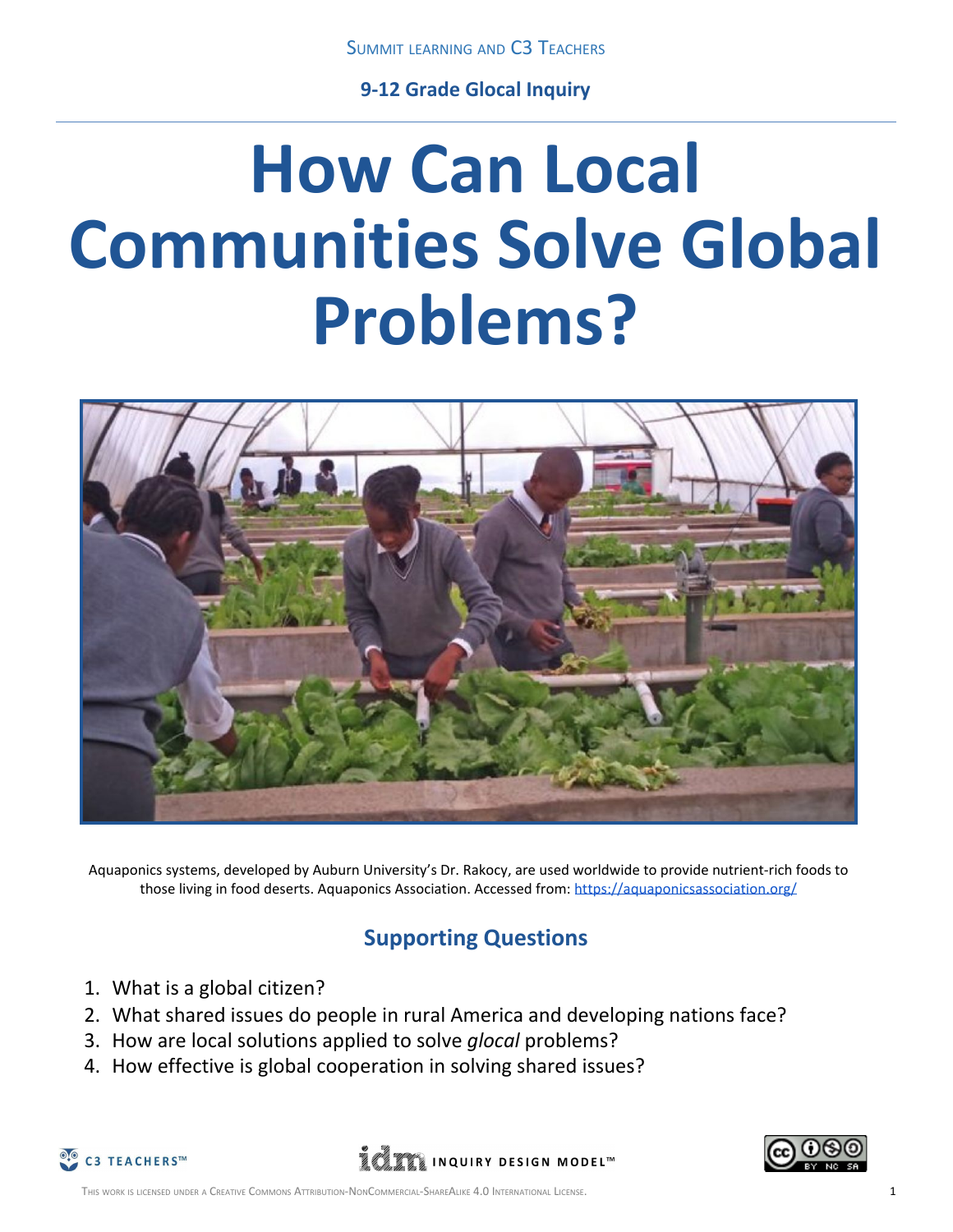*9-12 Grade Glocal Inquiry*

|                                                                                                                                                                                                                                                                           |                                                                                                                                                                                                                                                                                                                                                                      | How can local communities solve global problems?                                                                      |  |                                                                                                                                          |  |                                                                                                                                                                                                                                                                                                                                     |
|---------------------------------------------------------------------------------------------------------------------------------------------------------------------------------------------------------------------------------------------------------------------------|----------------------------------------------------------------------------------------------------------------------------------------------------------------------------------------------------------------------------------------------------------------------------------------------------------------------------------------------------------------------|-----------------------------------------------------------------------------------------------------------------------|--|------------------------------------------------------------------------------------------------------------------------------------------|--|-------------------------------------------------------------------------------------------------------------------------------------------------------------------------------------------------------------------------------------------------------------------------------------------------------------------------------------|
| <b>C3 Framework</b><br><b>Indicators</b>                                                                                                                                                                                                                                  | D2.Geo.5.9-12: Evaluate how political and economic decisions throughout time have influenced the<br>cultural and environmental characteristics of various places and regions.<br>D2.Civ.5.9-12: Evaluate citizens' and institutions' effectiveness in addressing social and political<br>problems at the local, state, tribal, national, and/or international level. |                                                                                                                       |  |                                                                                                                                          |  |                                                                                                                                                                                                                                                                                                                                     |
| <b>Cognitive Skills</b>                                                                                                                                                                                                                                                   |                                                                                                                                                                                                                                                                                                                                                                      | Argumentative Claim, Comparing/ Contrasting, Multimedia in Communication, Constructing<br>Evidence-Based Explanation  |  |                                                                                                                                          |  |                                                                                                                                                                                                                                                                                                                                     |
| <b>Staging the Compelling</b><br><b>Question</b>                                                                                                                                                                                                                          |                                                                                                                                                                                                                                                                                                                                                                      | Complete a "silent quote" gallery walk featuring quotes about global citizenship.                                     |  |                                                                                                                                          |  |                                                                                                                                                                                                                                                                                                                                     |
| <b>Supporting Question 1</b>                                                                                                                                                                                                                                              |                                                                                                                                                                                                                                                                                                                                                                      | <b>Supporting Question 2</b>                                                                                          |  | <b>Supporting Question 3</b>                                                                                                             |  | <b>Supporting Question 4</b>                                                                                                                                                                                                                                                                                                        |
| What is a global citizen?                                                                                                                                                                                                                                                 |                                                                                                                                                                                                                                                                                                                                                                      | What shared issues do<br>people in rural America and<br>developing nations face?                                      |  | How are local solutions<br>applied to solve global<br>problems?                                                                          |  | How effective is global<br>cooperation in solving<br>shared issues?                                                                                                                                                                                                                                                                 |
| <b>Formative Performance</b><br><b>Task</b>                                                                                                                                                                                                                               |                                                                                                                                                                                                                                                                                                                                                                      | <b>Formative Performance</b><br><b>Task</b>                                                                           |  | <b>Formative Performance</b><br><b>Task</b>                                                                                              |  | <b>Formative Performance</b><br><b>Task</b>                                                                                                                                                                                                                                                                                         |
| Create a definition of the<br>global citizen and their role<br>in the world.                                                                                                                                                                                              |                                                                                                                                                                                                                                                                                                                                                                      | Compare and contrast the<br>issues people in rural<br>America and developing<br>nations face using a Venn<br>Diagram. |  | Construct a futures wheel<br>to visually explain the<br>global impact of local<br>solutions.                                             |  | Write a claim using<br>evidence about the<br>effectiveness of global<br>cooperation in solving<br>shared issues.                                                                                                                                                                                                                    |
| <b>Featured Sources</b>                                                                                                                                                                                                                                                   |                                                                                                                                                                                                                                                                                                                                                                      | <b>Featured Sources</b>                                                                                               |  | <b>Featured Sources</b>                                                                                                                  |  | <b>Featured Sources</b>                                                                                                                                                                                                                                                                                                             |
| Source A: "Globalization,"<br>Merriam-Webster<br>Source B: "Citizen of a<br>Global World?" TED Talk<br>Source C: OxFam<br>Education, "What is Global<br>Citizenship?"<br>Source D: UNESCO, "Global<br>Citizenship"<br><b>Source E: The Global</b><br>Citizens' Initiative |                                                                                                                                                                                                                                                                                                                                                                      | Resource bank organized by<br>topic (i.e., water, education,<br>medicine, food, internet,<br>violence)                |  | Source A: "Global Goals,"<br><b>United Nations</b><br>Source B:<br>"Glocalization," Britannica<br>Resource bank of<br>suggested articles |  | Source A: Global<br><b>Cooperation Research</b><br>Source B: "Why Global<br><b>Cooperation Matters,"</b><br><b>UNICEF</b><br>Source C: "How to Revive<br>and Empower<br>Communities," TED Talk<br>Source D: "Cooperation,"<br><b>WHO</b><br><b>Source E: "Coronavirus Is</b><br>anExample of Need for<br><b>Global Cooperation"</b> |

| <b>Summative</b><br><b>Performance</b><br>Task | ARGUMENT How can local communities solve global problems? Construct an argument (e.g., detailed outline,<br>poster, essay) that addresses the compelling question using specific claims and relevant evidence from<br>contemporary sources while acknowledging competing views. |
|------------------------------------------------|---------------------------------------------------------------------------------------------------------------------------------------------------------------------------------------------------------------------------------------------------------------------------------|
| <b>Taking</b>                                  | UNDERSTAND Investigate an issue plaguing your local community and possible solutions.                                                                                                                                                                                           |
| <b>Informed</b>                                | ASSESS Evaluate the potential solutions to the issue, weighing the possible drawbacks and benefits.                                                                                                                                                                             |
| <b>Action</b>                                  | ACT Write a letter to an elected representative or advocate on behalf of the solution you identified.                                                                                                                                                                           |



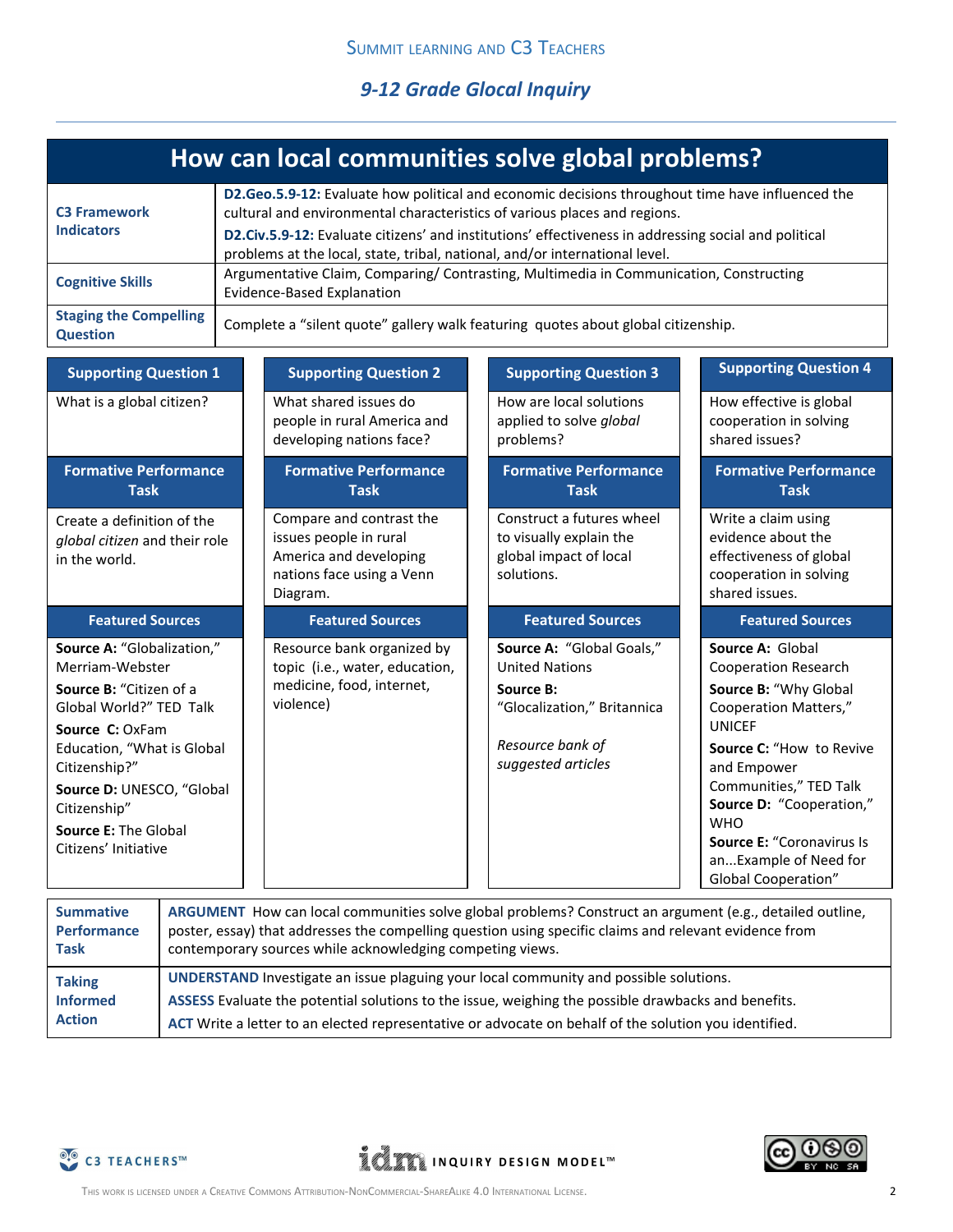#### **Overview**

## **Inquiry Description**

This inquiry leads students through an investigation of global citizenship, global cooperation, as well as how local solutions have been used to solve shared global issues. The inquiry is designed to open students' eyes to their role as *global citizens*. It is also designed for students to uncover the similarities in issues faced by rural American citizens and citizens of developing countries. Students investigate *glocal* problems, issues demonstrating global interconnectedness. They examine local solutions that have been applied globally and consider the role of global cooperation in bringing solutions to those problems. Finally, students assess the effectiveness of global cooperation in solving shared issues. These tasks prepare students to write an evidence-based argument that addresses the compelling question: *How do local communities solve global problems?*

It is important to note that this inquiry requires prerequisite knowledge of basic geographic concepts and definitions. The inquiry was written for a Human Geography course, but can be adapted to fit different curricular contexts. See "Context of the Inquiry" below for more information about the inquiry's construction.

Note: This inquiry is expected to take fifteen to twenty 45-minute class periods; the Taking Informed Action task may take two additional days (research and creation). The inquiry time frame could expand if teachers think their students need additional instructional experiences (e.g., supporting questions, formative performance tasks, featured sources, writing). *Teachers are encouraged to adapt the inquiry to meet the needs and interests of their students.* This inquiry lends itself to differentiation and modeling of historical thinking skills while assisting students in reading the variety of sources.

#### **Structure of the Inquiry**

In addressing the compelling question—*How can local solutions solve global problems?*—students work through a series of supporting questions, formative performance tasks, and featured sources in order to construct an argument supported by evidence while acknowledging competing perspectives.

## **Context of the Inquiry**

This inquiry was developed through a collaboration between C3Teachers and a team of Summit Learning curriculum fellows. This collection of inquiry projects was designed to meet the needs of states and districts, who are increasingly calling for ethnic and gender studies' inclusion in their school curriculums. Schools need culturally relevant materials that represent the histories and experiences of the communities they serve. The focus on culturally relevant curriculum is an inclusive focus. Culture is not a thing that some people have and others do not. This project, and others in the collection, represent a diverse set of identities and perspectives.



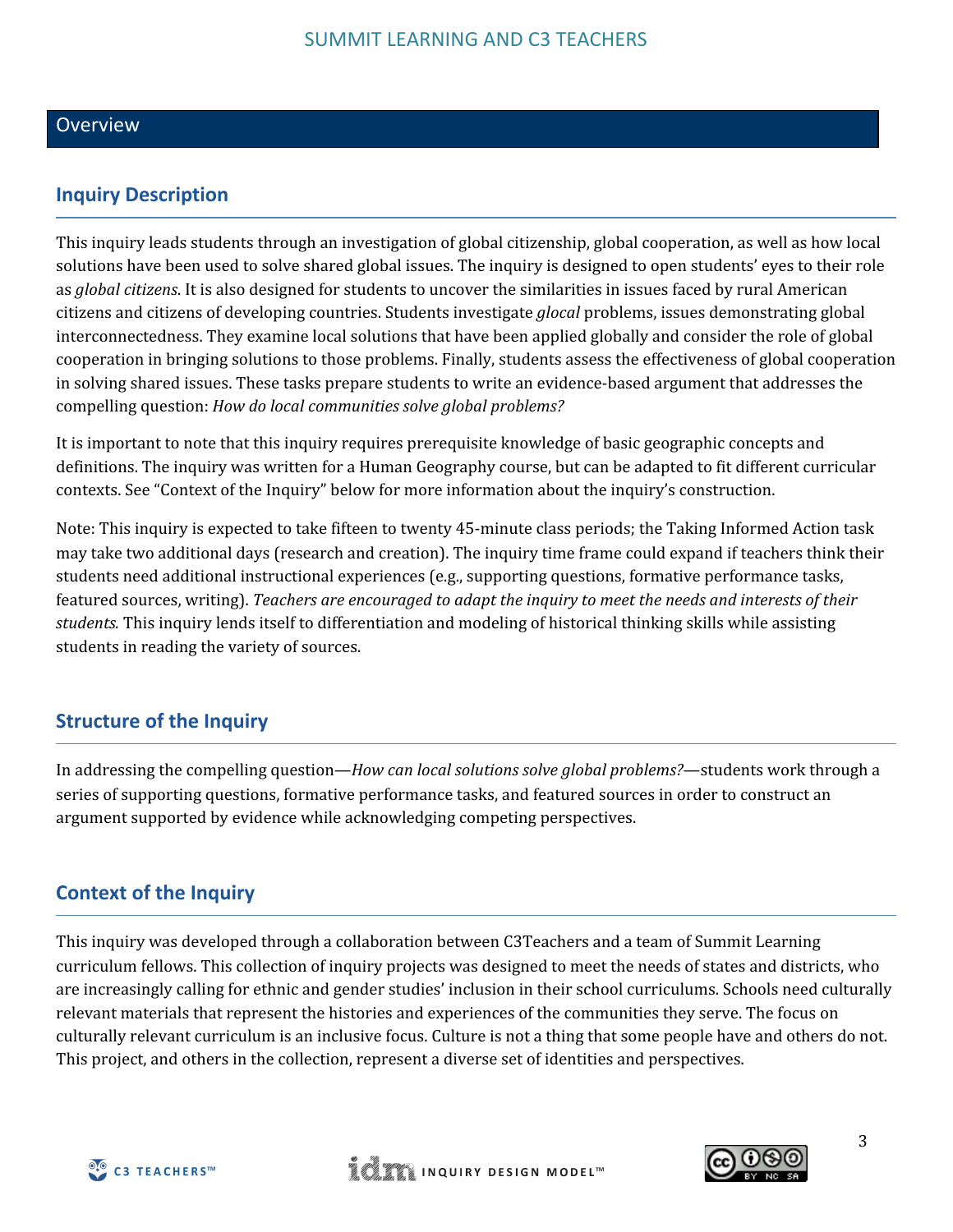## **Additional Resources**

The Global Shapers Community is a network of young people driving dialogue, action and change. Access from: <https://www.globalshapers.org/>

Belouga is a digital platform providing K-12 teachers and students with a personalized global educational journey through connection, communication and collaboration with peers around the world. Access from: [Belouga.org](http://belouga.org/)

## **Cognitive Skills**

The Summit Learning Cognitive Skills Rubric is an assessment and instruction tool that outlines the continuum of skills that are necessary for college and career readiness. Cognitive Skills are interdisciplinary skills that require higher-order thinking and application.

The rubric includes 36 skills and 8 score levels applicable to students in grades 3 through 12. Through Summit Learning, students practice and develop Cognitive Skills in every subject and in every grade level. The use of a common analytic rubric for assessment of project-based learning allows for targeted, standards-aligned feedback to students and supports the development of key skills over time. For more information, see the Cognitive Skills rubric here: <https://cdn.summitlearning.org/assets/marketing/Cognitive-Skills-Document-Suite.pdf>

The inquiry highlights the following Cognitive Skills.

| <b>Summit Learning Cognitive Skills</b> |                                                                                                                                                             |  |  |
|-----------------------------------------|-------------------------------------------------------------------------------------------------------------------------------------------------------------|--|--|
| <b>Argumentative Claim</b>              | Developing a strong opinion/argument through clear, well-sequenced claims.                                                                                  |  |  |
| <b>Comparing/Contrasting</b>            | Identifying and describing similarities and differences and using them to<br>support an argument or explanation.                                            |  |  |
| <b>Multimedia in Communication</b>      | Integrating technology into all forms of communication (oral and written).                                                                                  |  |  |
| <b>Integration of Evidence</b>          | Representing evidence accurately (via notes, summary, and/or paraphrase) and<br>including evidence in text.                                                 |  |  |
| <b>Selecting Relevant Sources</b>       | Selecting sources that support answering a particular research question with<br>relevant, credible information that distinguishes between fact and opinion. |  |  |
| <b>Evaluating Arguments</b>             | Evaluating arguments or explanations.                                                                                                                       |  |  |



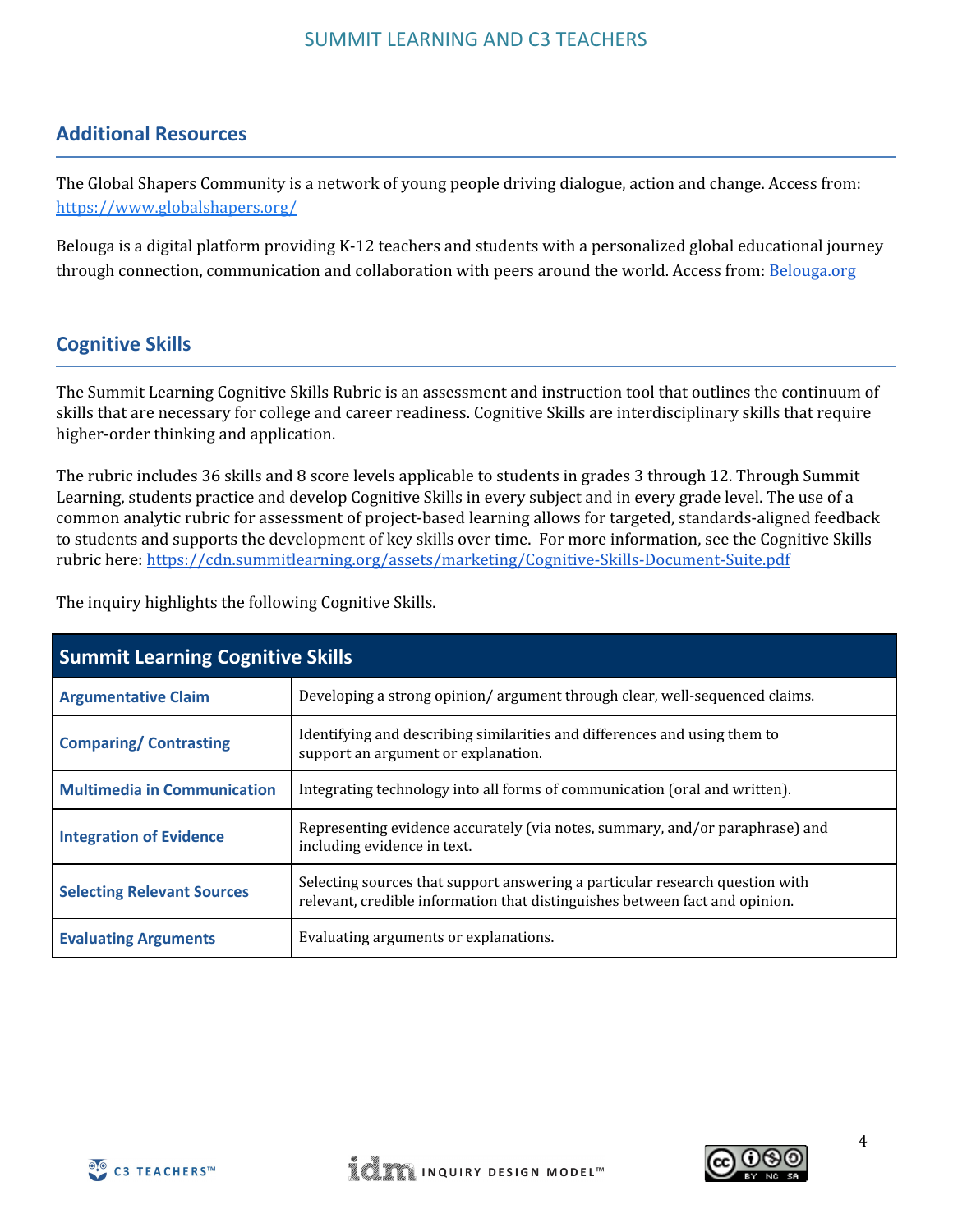| <b>Staging the Compelling Question</b> |                                                |  |
|----------------------------------------|------------------------------------------------|--|
| <b>Compelling Question</b>             | How can local solutions solve global problems? |  |

To stage the compelling question—*How can local solutions solve global problems?*—teachers can create a silent quote gallery walk to ease students into the spirit of the inquiry. Teachers should print/write the quotes and place them around the room. Have students silently walk around the room, reading the quotes and completing the graphic organizer included. After students are done, the teacher should facilitate a class discussion answering the questions by collaborating as a group.

Quotes for Silent Gallery Walk\*

- 1. "We must all teach our children to live in a big world, even if we grow up in a small town." *Stacie Berdan*
- 2. "I am often asked what can people do to become a good global citizen. I reply that it begins in your own community." *Kofi Anan*
- 3. "We make a living by what we get, we make a life by what we give." *Winston Churchill*
- 4. "No act of kindness, no matter how small, is ever wasted." *Aesop*
- 5. "Never doubt that a small group of thoughtful, committed citizens can change the world; indeed, it's the only thing that ever has." *Margaret Mead*
- 6. "Success in life is founded upon attention to the small things rather than to the large things; to the everyday things nearest to us rather than to the things that are remote and uncommon." *Booker T. Washington*
- 7. "Although the world is full of suffering, it is full also of the overcoming of it." *Helen Keller*

\*Teachers can add to, or substitute, quotes on this list.



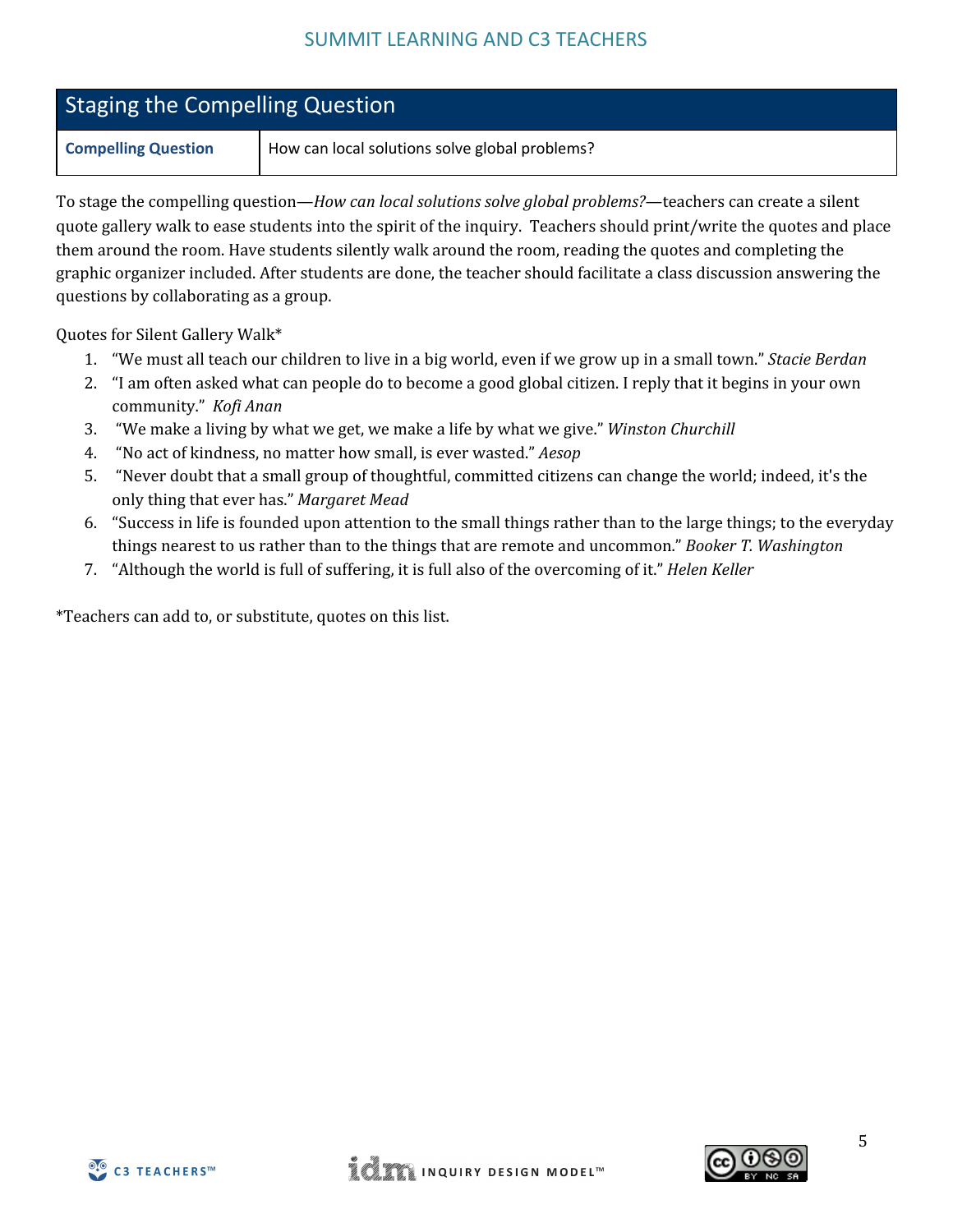| <b>Supporting Question 1</b>                |                                                                                                                                                                               |  |
|---------------------------------------------|-------------------------------------------------------------------------------------------------------------------------------------------------------------------------------|--|
| <b>Supporting Question</b>                  | What is a global citizen?                                                                                                                                                     |  |
| <b>Formative Performance</b><br><b>Task</b> | Create a definition of the <i>global citizen</i> and their role in the world.                                                                                                 |  |
| <b>Cognitive Skills</b>                     | <b>Multimedia in Communication:</b> Students develop this skill by creating a multimedia<br>presentation to communicate the definition and role of a global citizen.          |  |
|                                             | Source A: "Globalization," Merriam-Webster Dictionary. Accessed from:<br>Merriam-Webster                                                                                      |  |
|                                             | Source B: Evans, Hugh, 2016, "What Does It Mean to be a Citizen of a Global World?"<br>TEDTalk. Accessed from: Ted Talk: What does it mean to be a Citizen of a Global World? |  |
| <b>Featured Sources</b>                     | <b>Source C: OxFam Education, "What is Global Citizenship?" Accessed From: OxFam</b><br><b>Education</b>                                                                      |  |
|                                             | Source D: UNESCO, January 2018, Video. Accessed from: UNESCO: Global Citizenship Is                                                                                           |  |
|                                             | Source E: The Global Citizens' Initiative, 2020, Accessed from Global Citizen Initiative                                                                                      |  |

## **Supporting Question 1 and Formative Performance Task**

The first supporting question﹣*What is a global citizen?*﹣helps students further explore the differing definitions and ideas about the role of a "global citizen." This question builds directly from the Staging task.

The formative performance task asks students to create a definition of the *global citizen* and their place in the world. To create their definitions, students should first compare different definitions of global citizenship and complete a complementary graphic organizer. Alternatively, students can complete a word association web. Through an investigation of different definitions of *global citizens*, this task shows an important component of solving global problems with local solutions--the people of the world who make change. Students can communicate their definitions through a presentation using technology or a media platform (e.g., TikTok, Adobe Spark, Canva, etc.)

Teachers may implement this task with the following procedure:

- Ask students to use the sources to gather evidence about different elements of *global citizenship.*
- Use a graphic organizer to record evidence.
- Once students complete their evidence-gathering independently, conduct a whole group discussion
- Have the students complete a Verbal and Visual Word Association Graphic Organizer. An example is included in the supplementary materials.

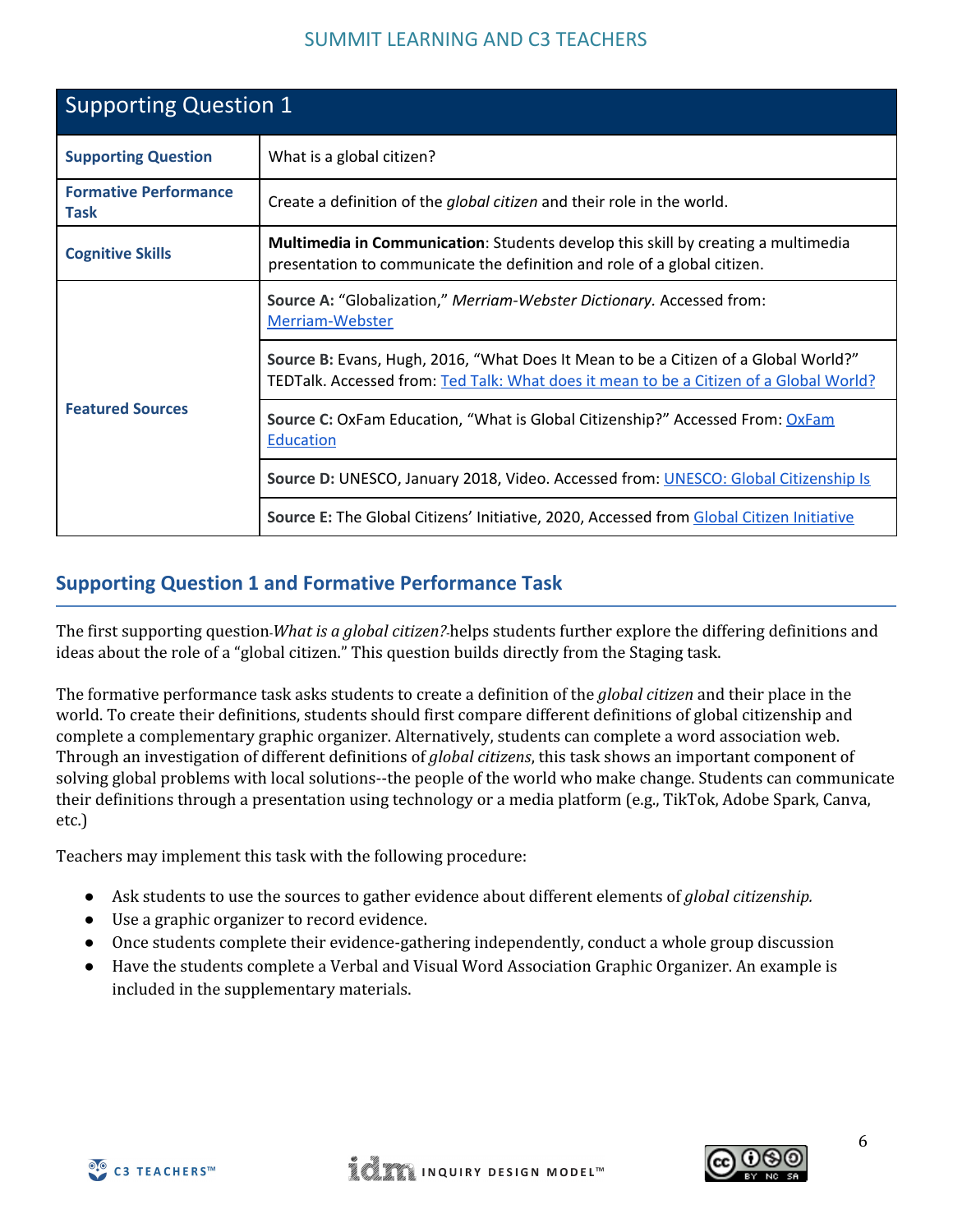## **Featured Sources**

The following sources were selected to help students assess different elements of a global citizen, considering the fluidity of the associated rights and responsibilities of global citizens. These sources help students answer the supporting question. Teachers should add/subtract, excerpt, modify, or annotate sources in order to respond to student needs.

**SOURCE A** This source is a dictionary definition of "globalization" from the *Merriam-Webster Dictionary.*

**SOURCE B** In this TED Talk, creator of the Global Citizen platform, Hugh Evans, explains what he thinks it means to be a global citizen.

**SOURCE C** Here, OxFam Education, an international non-profit organization that addresses global concerns, provides their explanation for global citizenship.

**SOURCE D** From the United Nations Educational, Scientific and Cultural Organization (UNESCO), this source is a video compilation of participants from a global forum sharing their definitions of global citizenship.

**SOURCE E** In this source, the Global Citizens' Initiative provides their definition of global citizenship..



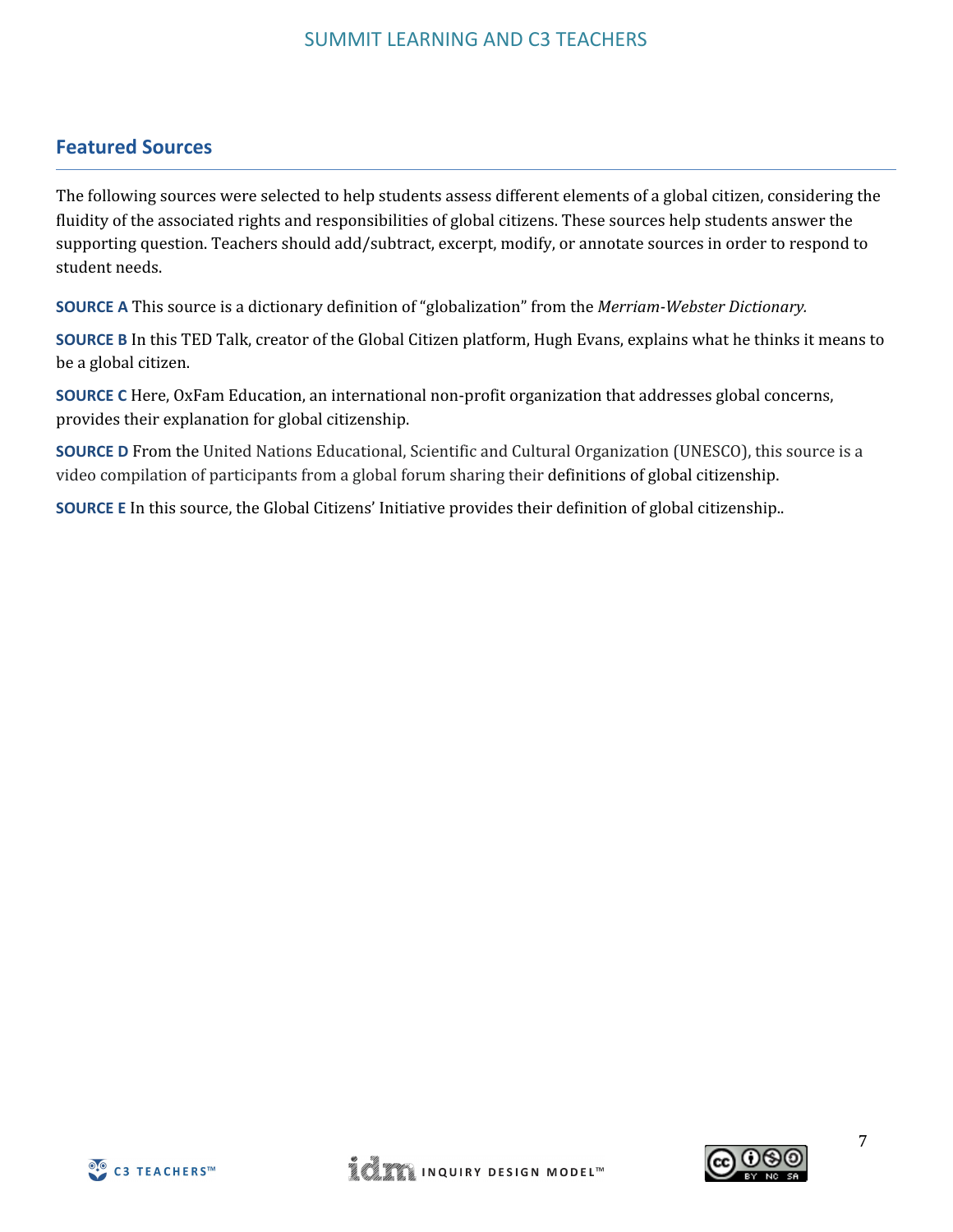| <b>Supporting Question 2</b>                |                                                                                                                                                                                                      |  |
|---------------------------------------------|------------------------------------------------------------------------------------------------------------------------------------------------------------------------------------------------------|--|
| <b>Supporting Question</b>                  | What shared issues do people in rural American and developing nations face?                                                                                                                          |  |
| <b>Formative Performance</b><br><b>Task</b> | Compare and contrast the issues people in rural America and developing nations face<br>using a Venn Diagram.                                                                                         |  |
| <b>Cognitive Skills</b>                     | <b>Comparing/Contrasting:</b> Students develop this skill by comparing and contrasting<br>information using evidence from both emerging/ developing countries and rural/<br>underprivileged America. |  |
| <b>Featured Sources</b>                     | Resource Bank organized by topic (water, education, medicine, food, internet, violence)                                                                                                              |  |

## **Supporting Question 2 and Formative Performance Task**

The second supporting question﹣*What shared issues do people in rural America and developing nations face?*﹣helps students assess issues faced in emerging/developing countries compared to those issues faced by people in rural or economically disadvantaged areas in the United States.

The formative task is to complete a Venn diagram to compare and contrast challenges faced by rural America and developing/emerging nations. Teachers can have students write paragraph summaries where they note similarities and differences, as well as what may or may not have surprised them during the task.

To scaffold work and support student needs, teachers may implement grouping or jigsawing of the research. Teachers may also implement this task by modeling with the following procedures:

- Review the first resource about developing and emerging countries as a class.
	- List out identified issues on paper or on the board.
- Individually or in groups, ask students to gather evidence from the provided sources about the United States.
- Have students organize their evidence using a Venn Diagram.

#### **Featured Sources**

To facilitate student research, the featured sources are organized in a research bank according to topic. Sources were selected to show students common global issues, rather than to see local issues as distinct from other communities' concerns. *Teachers should add/subtract, excerpt, modify, or annotate sources in order to respond to student needs.*



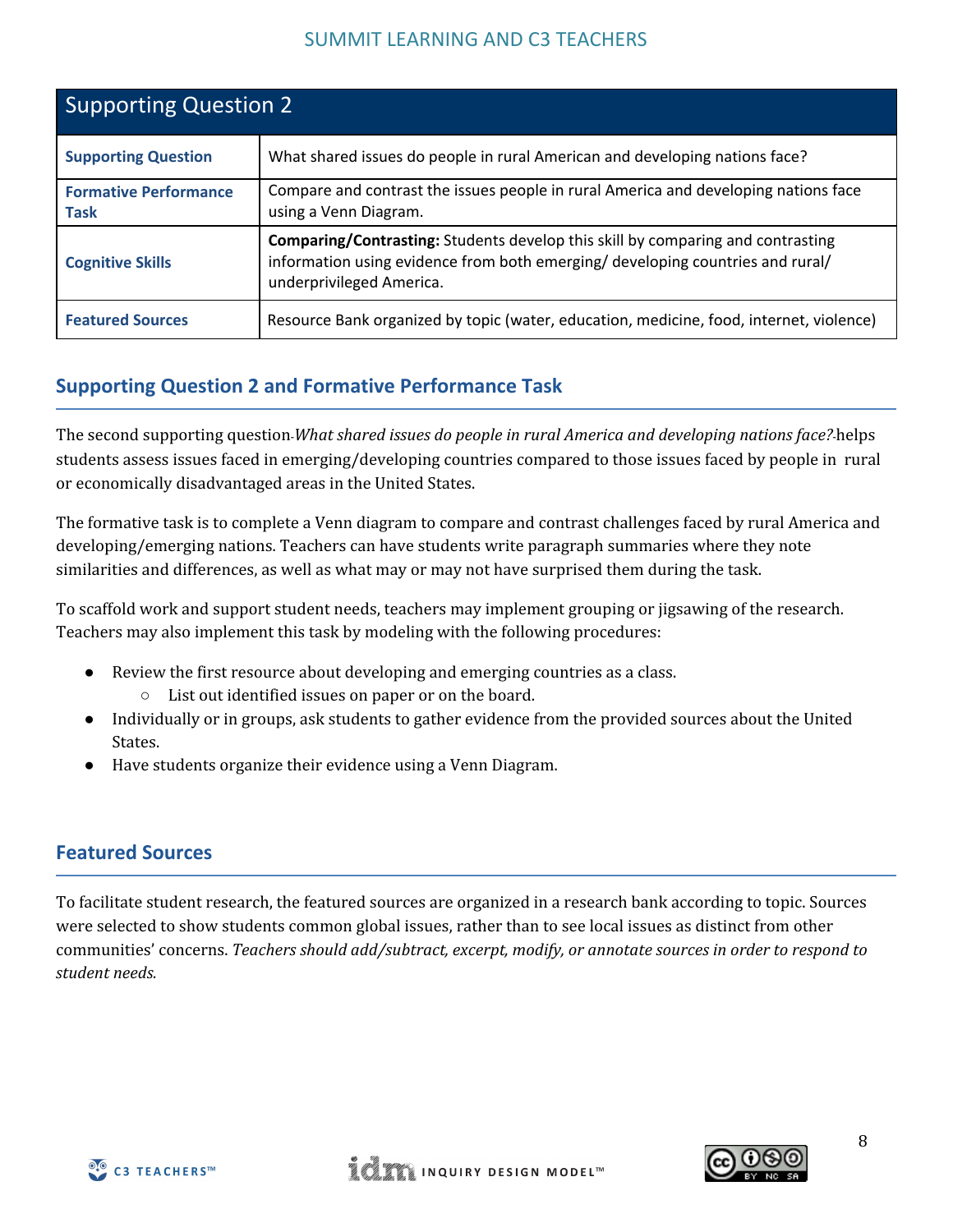#### USA Resources:

| <b>Water</b>     |                                                                                                                                                                                                                 |
|------------------|-----------------------------------------------------------------------------------------------------------------------------------------------------------------------------------------------------------------|
| 1.               | Hicks, Stefanie. (21 July 2016). "Extra - No Running Water in Wilcox County." Alabama News Network,<br>News Article. Accessed from: Extra- No Running Water                                                     |
| 2.               | "Two Million Americans Still Don't Have Running Water, New Report Says," (13 February 2020).<br>Washington Post, adapted by Newsela staff, 2020. News Article. Accessed from: Americans without<br><b>Water</b> |
|                  | Original Washington Post article, Accessed from: It's almost 2020, and 2 million Americans still<br>a.<br>don't have running water, according to new report                                                     |
| 3.               | Close the Water Gap Report (n.d.). US Water Alliance (Non-profit Organization), Report. Accessed from<br>https://closethewatergap.org/                                                                          |
| <b>Education</b> |                                                                                                                                                                                                                 |
| 1.               | "There is a reason why high-poverty schools' football teams lose more," Austin American-Statesman,<br>adapted by Newsela staff, 2019, Newsela, News Source, Accessed from: Poverty & Performance                |
| 2.               | Antonia Noori Farzan, 2018, "Sumter County, Ala. Just Got an Integrated School, Yes, in 2020.<br>Washington Post, News Source, Accessed from: Sumter County Finally Integrates                                  |
| 3.               | Corydon Ireland, 2016, "The Costs of Inequality: Education's the One Key that Rules Them All. The<br>Harvard Gazette, News Source, Accessed from: Cost of American Education Inequality                         |
| <b>Medicine</b>  |                                                                                                                                                                                                                 |
| 1.               | Robin Warshaw, 2017, "Health Disparities Affect Millions in Rural U.S. Communities," Association of<br>American Medical Colleges, Website, Accessed from: Health Disparities                                    |
| 2.               | Christopher Harress, 2019, "Alabama's rural hospitals are dying," AL.com, News Source, Accessed from:<br><b>Rural Hospitals,"</b>                                                                               |
| 3.               | Michael Ollove, 2020, "Rural America's Health Crisis Seizes States' Attention," Pew, News Source,<br>Accessed from: Rural Health Crisis                                                                         |
| <b>Food</b>      |                                                                                                                                                                                                                 |
| 1.               | Jordyn Elston, 2019, "Piggly Wiggly Closure Leaves Residents with Few Options," WSFA, News Source,<br><b>Accessed from: Food Desert North Montgomery</b>                                                        |
| 2.               | Nancy Shute, 2013, "How To Find A Food Desert Near You," NPR, News Source, Accessed from: Find Food<br>Deserts Near You!                                                                                        |
| <b>Internet</b>  |                                                                                                                                                                                                                 |
| 1.               | Ramsey Archibald, 2019, "Rural disconnect: Majority in some Alabama counties don't have internet                                                                                                                |



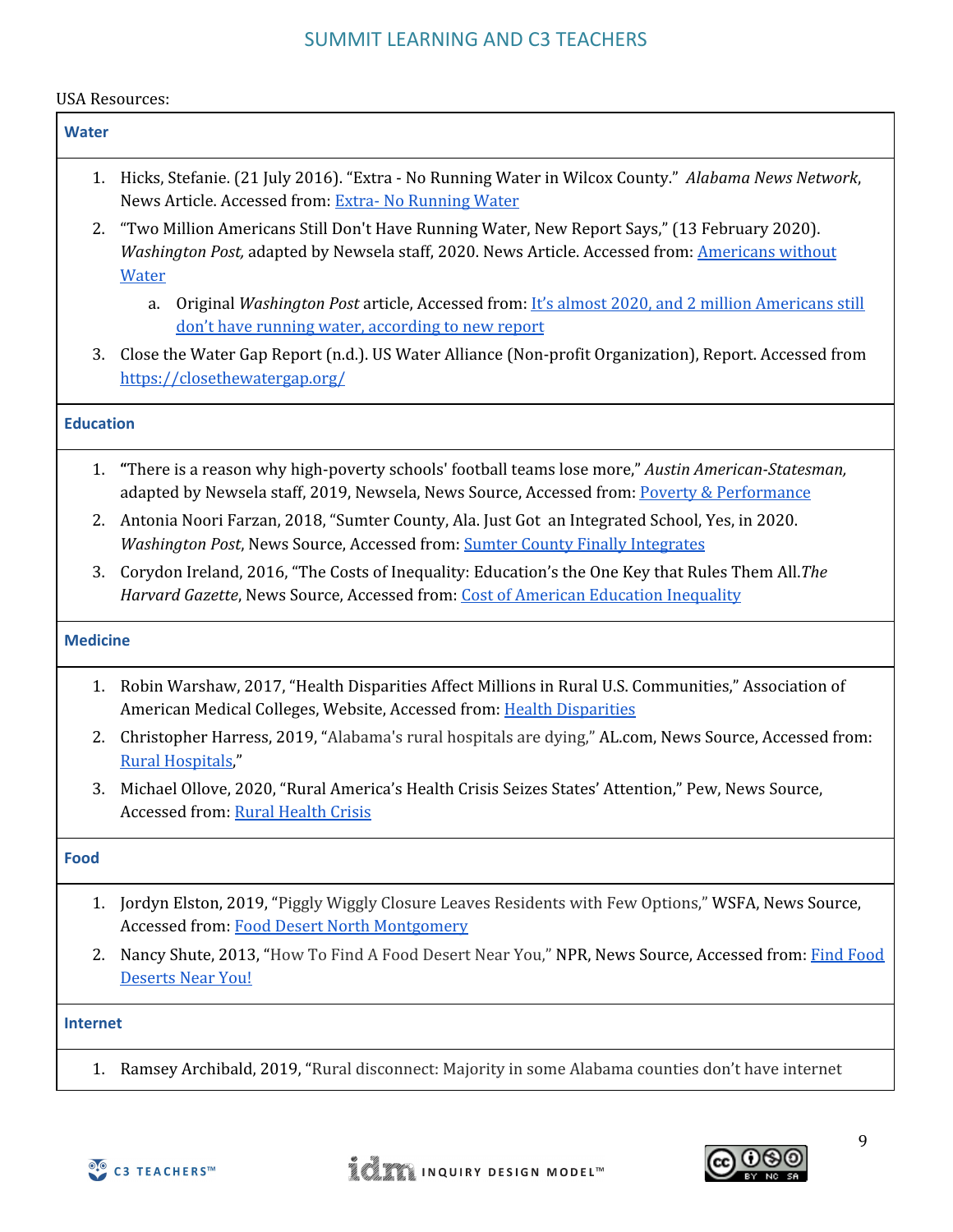access," AL.com, News Source, Accessed from: No [Internet](https://www.al.com/news/2019/12/rural-disconnect-majority-in-some-alabama-counties-dont-have-internet-access.html) Access

#### **Violence**

- 1. Steven A. Sumner, 2016, "Violence in the United States:Status, Challenges, and Opportunities," National Center for Biotechnology Information, Website, Accessed from: [Violence](https://www.ncbi.nlm.nih.gov/pmc/articles/PMC4692168/) in the United States
- 2. 2020, Forbes, News Source, Accessed from: 10 Most [Dangerous](https://www.forbes.com/pictures/mlj45jggj/6-atlanta/#1b52cc34f678) Cities in America



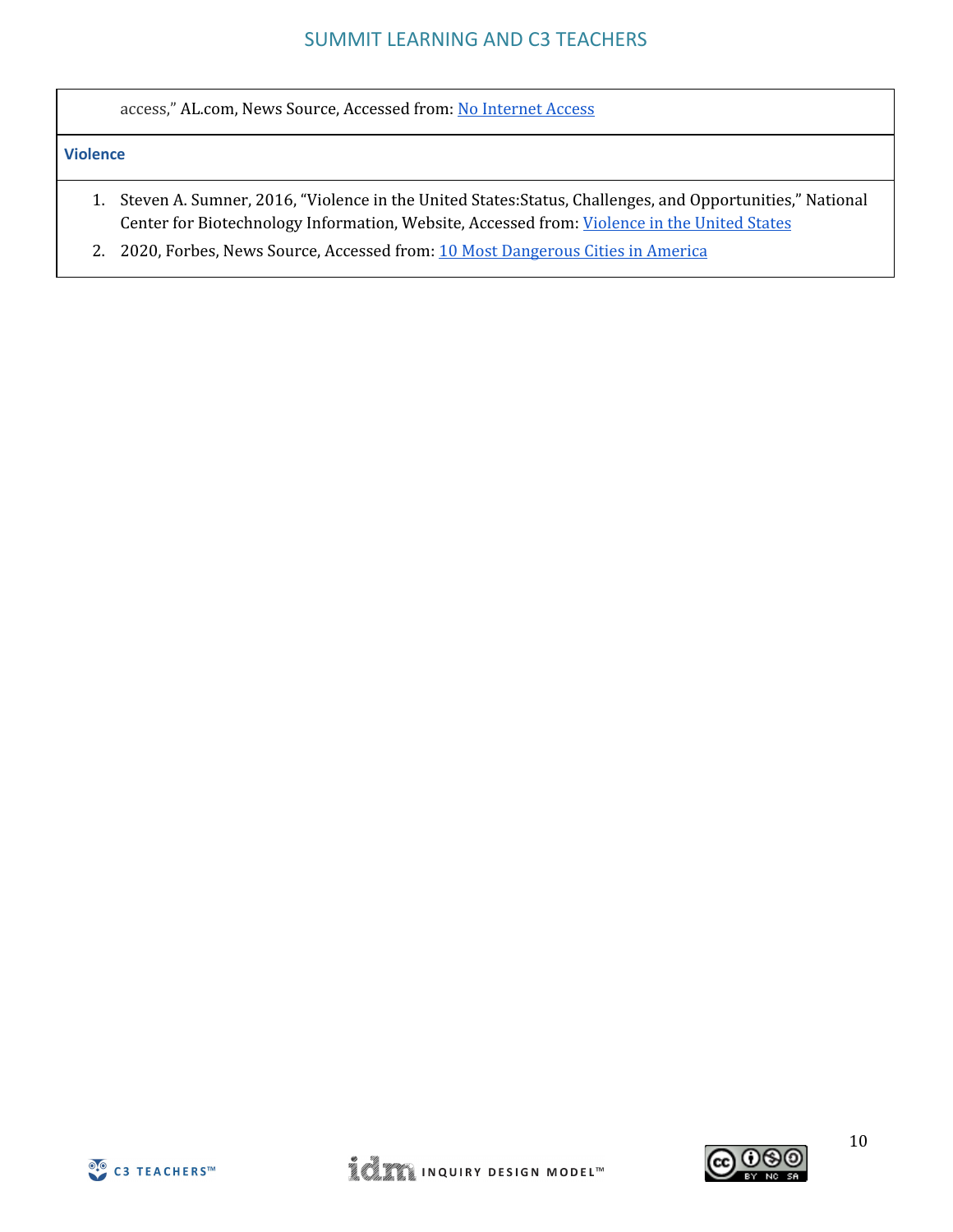| <b>Supporting Question 3</b>                |                                                                                                                                                 |  |  |
|---------------------------------------------|-------------------------------------------------------------------------------------------------------------------------------------------------|--|--|
| <b>Supporting Question</b>                  | How are local solutions applied to solve glocal problems?                                                                                       |  |  |
| <b>Formative Performance</b><br><b>Task</b> | Construct a futures wheel to visually explain the global impact of local solutions.                                                             |  |  |
| <b>Cognitive Skills</b>                     | Integration of Evidence: Students develop this skill through representing evidence<br>accurately in their futures wheel and their explanations. |  |  |
|                                             | <b>Source A: United Nations, "The Global Goals." Accessed from: Global Shapers</b>                                                              |  |  |
| <b>Featured Sources</b>                     | <b>Source B:</b> Britannica, Definition of "Glocalization." Accessed from: Britannica: Glocalization                                            |  |  |
|                                             | <b>Source C:</b> Resource Bank organized by topics (water, education, medicine, food, internet,<br>violence)                                    |  |  |

## **Supporting Question 3 and Formative Performance Task**

The third supporting question﹣*How are local solutions applied to solve glocal problems?*﹣helps students further contextualize global citizenship within local circumstances. Referred to here as "glocal" issues, students consider local and global circumstances in the context of shared concerns. To answer this question, students explore how people around the world, especially young people, address local issues. Likewise, they consider how those approaches can be applied to different contexts, making solutions more or less *glocal.*

For the formative task, students construct a futures wheel. (See Figure 1 below.) A futures wheel is a structured way of brainstorming the direct and indirect consequences of a decision, event, or trend. Teachers can have students create a robust futures wheel that communicates cause/effect and assessment of solutions. Likewise, the futures wheel can be used as the foundation for a paragraph or short writing assignment where students can further explain and/or evaluate local solutions in glocal contexts. For more information on futures wheels, see resources from *Mind Tools*. Accessible from: <https://www.mindtools.com/pages/article/futures-wheel.htm>

Teachers may implement this task with the following procedures:

- After sourcework/research is complete, show the students an example futures wheel. See Image 1 below.
- Dissect the futures wheel components with students before beginning the task. Note the ways in which cause/effect are communicated, the different axis points, etc.
- Encourage students to use different colors or symbols in their futures wheel to further organize their evidence or communicate analysis (e.g., using red to indicate potentially harmful consequences).
- Have students draft the futures wheel individually, then collaborate as a table, before sharing as a whole group to make a large futures wheel as a class.



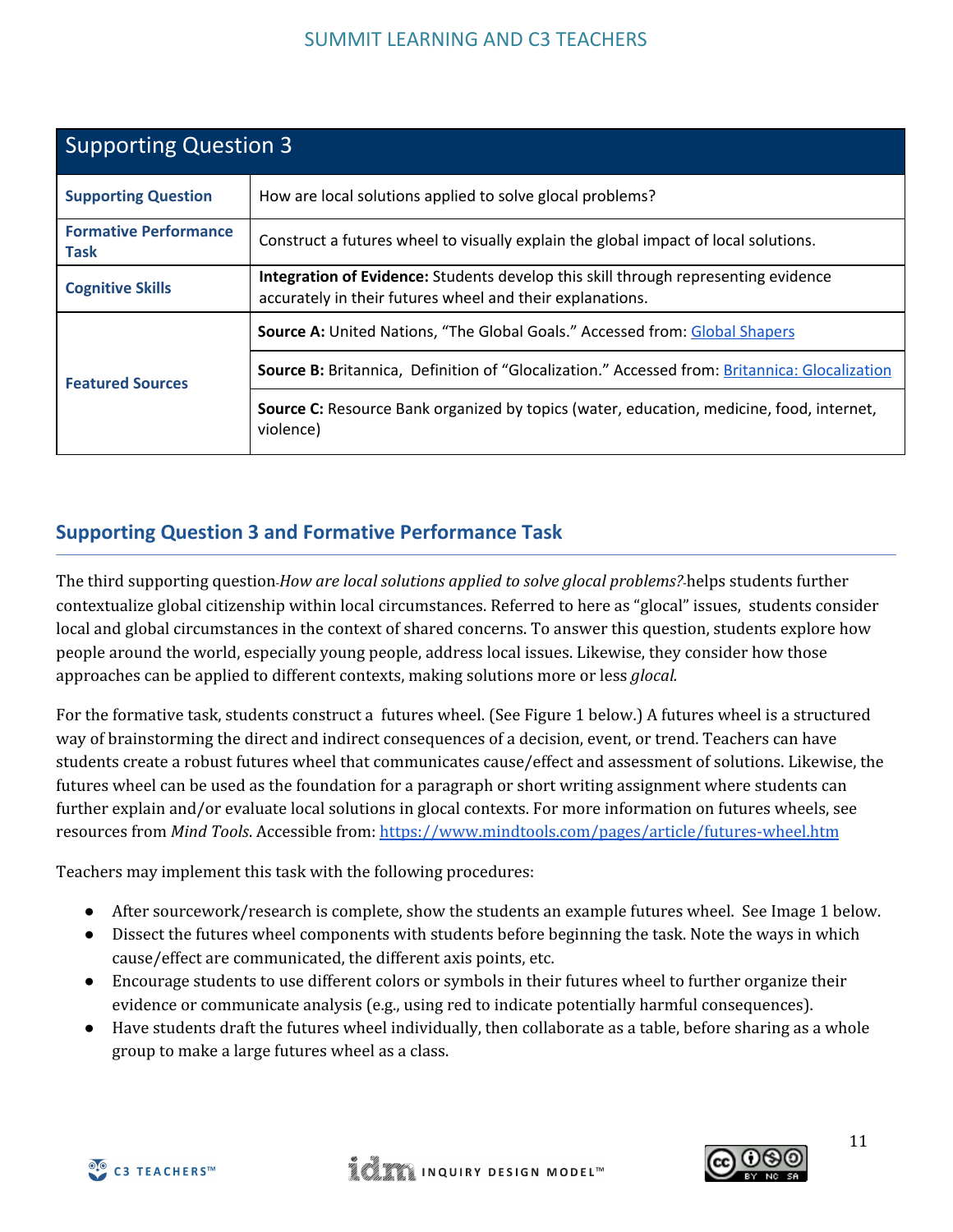## **Featured Sources**

The featured sources provide several examples of ways in which communities address the issues facing their communities. These solutions align to previously-identified issues. However, teachers are encouraged to provide additional sources that align with students' interests and/or address each of the identified issues more robustly. *Teachers should add/subtract, excerpt, modify, or annotate sources in order to respond to student needs.*

**SOURCE A** The first source is a list of global goals for sustainable development from the United Nations. This source helps students further explore the global nature of local issues.

**SOURCE B** This source is a definition of "globalization" from *Britannica*.

**SOURCE C** The final "source" is a resource bank of different suggested articles, where students can read about local solutions in global contexts. As noted above, teachers should add/subtract sources from this list to address student interest, needs, and reflect school/district accessibility.

- Grace Ryan, (11 November 2019). "Young People of Global Shapers Help Fix Problems," *iGeneration Youth*, adapted by Newsela staff, 2019, News Article. Accessed from: Global [Shapers](https://newsela.com/read/global-shapers-community/id/2000001564/?search_id=eab6982c-8d35-408a-b938-2b5f5b9cf2c6).
- Ron Finley, (2013). "A Guerilla Gardner in South Central LA," TED Talk, Web Video. Accessed from: TedTalk: Guerilla [Gardener](https://www.ted.com/talks/ron_finley_a_guerrilla_gardener_in_south_central_la/transcript) .
- Charlotte Observer, (2013). "An Architect Plans to Build Aquaponic Gardens in North Carolina and Haiti," adapted by Newsela staff, News Article. Accessed from: [Aquaponics](https://newsela.com/read/water-farming/id/846/?search_id=65705a13-169e-445a-9c87-513ec6738bc5) 1.
- "Interview with Dr. James Rakocy, Father of Aquaponics," (2010). *The Aquaponics Source*, Web Article. Accessed from [Aquaponics](https://www.theaquaponicsource.com/interview-with-dr-james-rakocy-father-of-aquaponics/) 2.
- "How Teens Are Using Tech to Solve Some of the World's Biggest Problems," (2016) T*he New York Times*. News Article (paid for by Google). Accessed from: Teens Using Tech to Solve [Problems](https://www.nytimes.com/paidpost/google/how-teens-are-using-tech-to-solve-some-of-the-worlds-biggest-problems.html).
- "6 Teens Solving World Water Challenges for a Cleaner Planet (25 August 2016). *Global Citizen.* Web Article. Accessed from: Teens Solve Water [Challenges.](https://www.globalcitizen.org/en/content/6-teenagers-solving-world-water-challenges/)



Figure 1: Example of a Future's Wheel

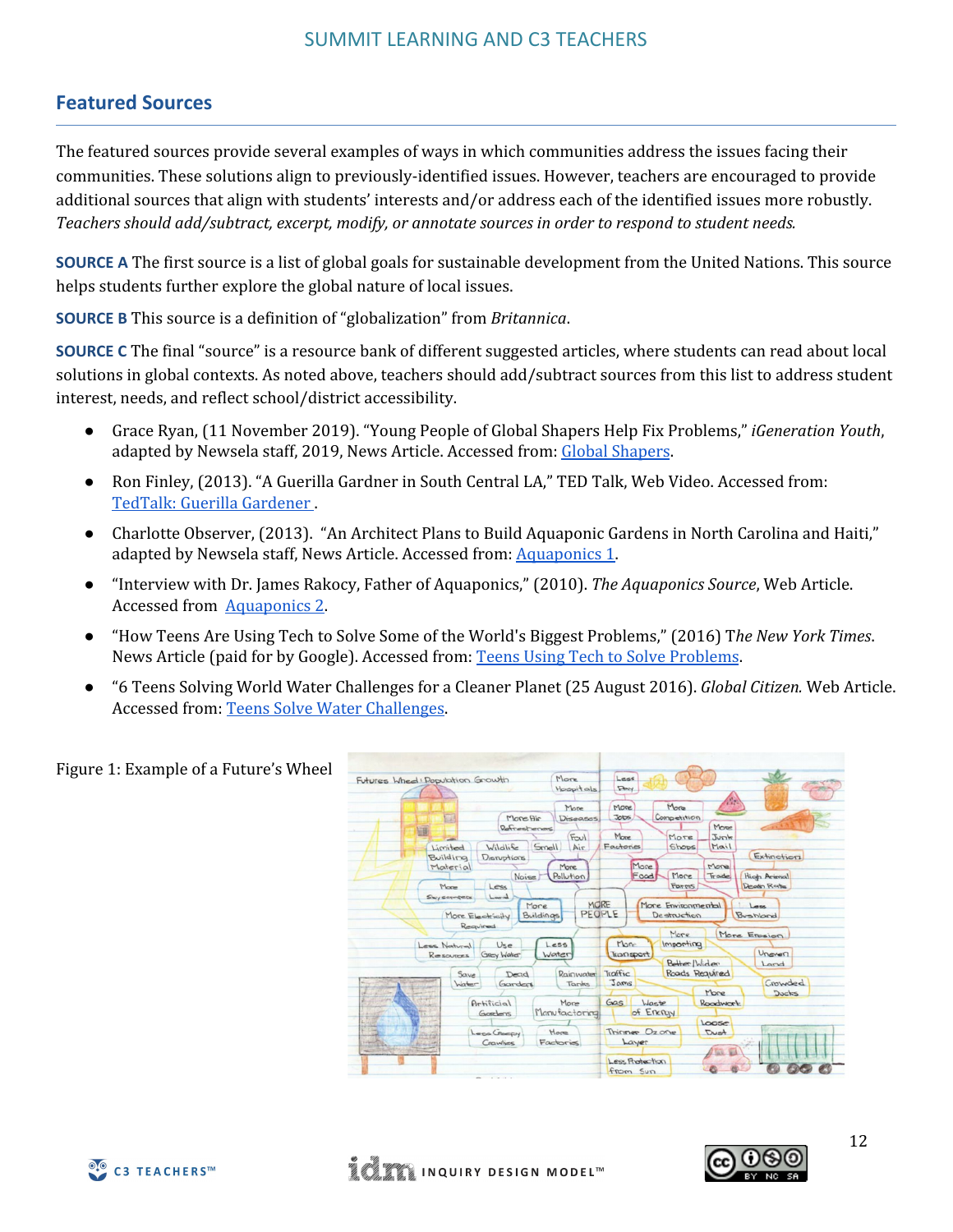| <b>Supporting Question 4</b>                |                                                                                                                                                                                                                                                                    |  |  |
|---------------------------------------------|--------------------------------------------------------------------------------------------------------------------------------------------------------------------------------------------------------------------------------------------------------------------|--|--|
| <b>Supporting Question</b>                  | How effective is global cooperation in solving shared issues?                                                                                                                                                                                                      |  |  |
| <b>Formative Performance</b><br><b>Task</b> | Write a claim using evidence about the effectiveness of global cooperation in solving<br>shared issues.                                                                                                                                                            |  |  |
| <b>Cognitive Skills</b>                     | Argumentative Claim: Students develop this skill by creating defensible claims to answer<br>the prompt. They use evidence to support their claim and disprove any counterclaims.                                                                                   |  |  |
|                                             | Integration of Evidence: Students develop this skill by accurately representing their<br>evidence. Evidence of this skill will be found in the response to the supporting question.                                                                                |  |  |
|                                             | Source A: Dirk Messner, Alejandro Guarín, and Daniel Haun, (2013) The Behavioral<br>Dimensions of International Cooperation. Centre for Global Cooperation Research.<br>Research Papers. Accessed from: Global Cooperation Background (Chapter 4)                  |  |  |
|                                             | Source B: UNICEF, (2019. "Why Global Cooperation Matter," Video. Accessed from: Why<br>is global cooperation important?                                                                                                                                            |  |  |
| <b>Featured Sources</b>                     | Source C: Raghuram Rajan, (2019), "How to Revive and Empower Local Communities,"<br>TED Talk, Video. Accessed from: How to Revive and Empower Local Communities                                                                                                    |  |  |
|                                             | Source D: World Health Organization, (n.d.) "Cooperation Among Countries," Web<br>Article. Accessed from Cooperation Example<br>Also see: United Nations, Sustainable Development Goals, Website. Accessed by<br>$\bullet$<br><b>Sustainable Development Goals</b> |  |  |
|                                             | Source E: Max Zahn & Andy Serwer, (31 March 2020), "Coronavirus Is an 'Extremely<br>Painful' Example of Need for Global Cooperation: UN Foundation CEO," Yahoo Finance,<br>Web Article, Accessed from 'Extremely Painful' Example                                  |  |  |

## **Supporting Question 4 and Formative Performance Task**

The fourth supporting question﹣*How ef ective is global cooperation in solving shared issues?*﹣adds a layer of complexity to the previous task's assessment of solutions. Here, students are evaluating the effectiveness of cooperative efforts.

For the formative task, students write an evidence-based claim that addresses the effectiveness of global cooperation in solving shared issues. This claim-making exercise should consider the role of different stakeholders in addressing shared issues: local, regional, and global. To prepare for the task, students gather and organize evidence in a note-catcher.

To help prepare students for the claim-making, have the note-catcher include space for students to draw implications from the evidence. Why was cooperation successful or unsuccessful? What factors impacted the success? How transferable is this example to other scenarios?



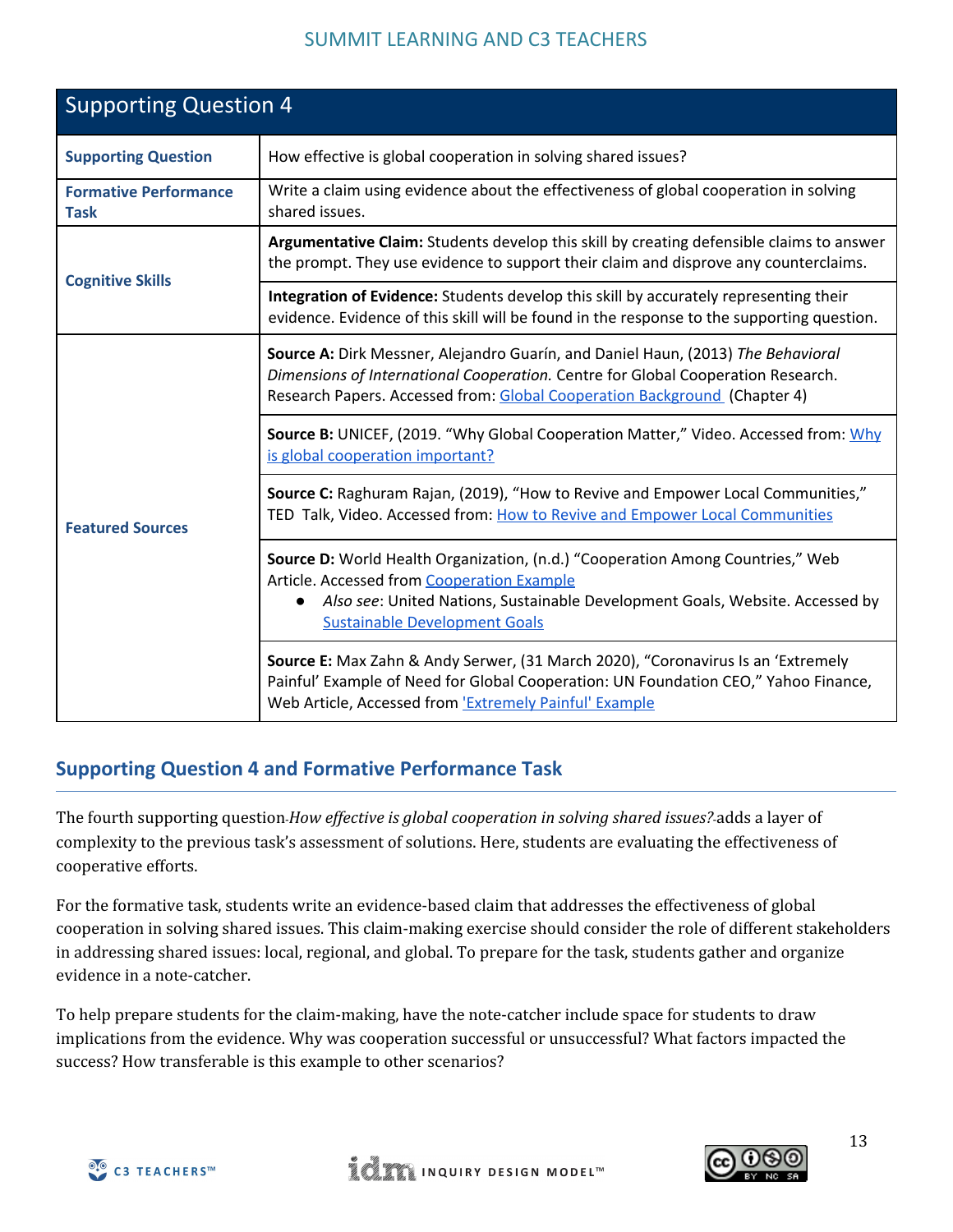Teachers may implement this task with the following procedures:

- Share different types of note catching devices for research. See an example below in Figure 2.
- As a class, discuss the main ideas and evidence in Source A.
	- Depending on one'sstudents, teachers may scaffold this task in several different ways: modifications of the text (i.e., annotation or excerpting); teacher-focused explanation of context from Chapter 3 (Cooperation Hexagon) of the report; dividing of Chapter 4 into different sections, assigning each to a different group.
- If the reading was divided into groups, have the groups share out with the class. Throughout the share-out, have students connect sections to the other sections.
- Have students continue with Sources B-C
- Discuss how sources D-E show examples and non-examples of effective global cooperation and how the examples illustrate effective cooperation and the non example illustrates non-effective cooperation. This process should help students determine appropriate evidence to support their claim-making.
- Once students have their source evidence, construct a claim (or series of claims) about the effectiveness of collaboration in solving shared issues. Teachers may have students use the following sentence starters:
	- Global cooperation can be *effective* in solving shared issues, when/because...
	- Global cooperation can be *inef ective* in solving shared issues, when/because…

| <b>Source</b>                               | <b>Main Idea</b> | <b>Evidence Supporting Main</b><br>Idea | <b>Implication for Addressing</b><br><b>Issues</b> |
|---------------------------------------------|------------------|-----------------------------------------|----------------------------------------------------|
| Source A: Messner,<br>Guarín, & Haun (2013) |                  |                                         |                                                    |
| <b>Source B: UNICEF</b><br>(2019)           |                  |                                         |                                                    |

Figure 2: Example of a Graphic Organizer

## **Featured Sources**

This question's featured sources show successful and unsuccessful ways that global cooperation addressed local issues. Teachers are encouraged to substitute or provide additional sources that align with students' interests. Likewise, this task can include independent research. *Teachers should add/subtract, excerpt, modify, or annotate sources in order to respond to student needs*

**SOURCE A** The first source is a research paper from the Centre for Global Cooperation. Chapter 4 discusses elements of successful or unsuccessful global cooperation. This discussion includes three directions that, the authors believe, could lead to more robust international relationships.



**WE THE INQUIRY DESIGN MODEL** 

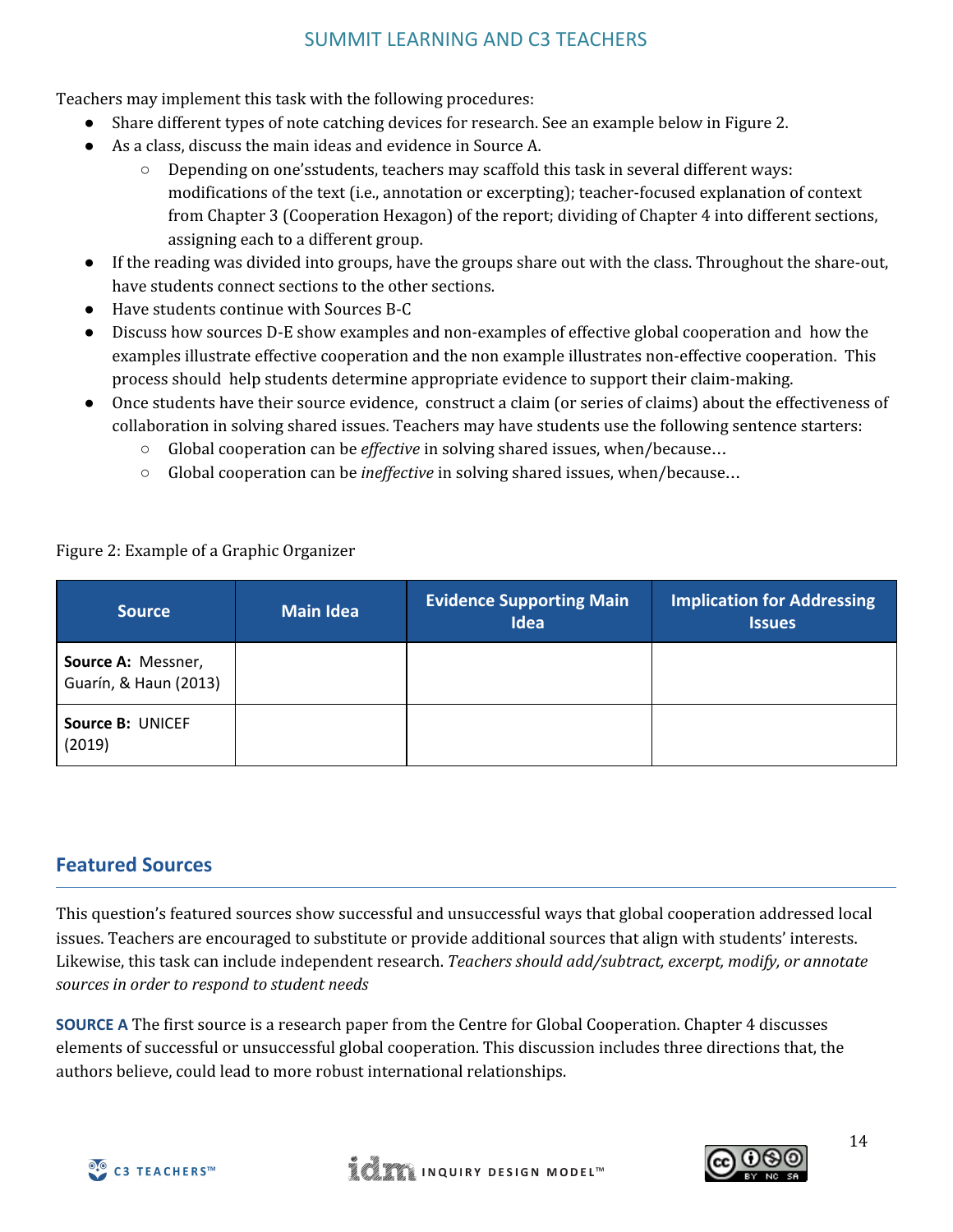**SOURCE B** In this video, the United Nations Children's Fund (UNICEF) presents its reasoning for the importance of global cooperation.

**SOURCE C** In this source, economist Raghuram Rahan describes five key elements needed to revive local communities in this TED Talk.

**SOURCE D** This web article from the World Health Organization provides examples of international collaboration.

**SOURCE E** This article describes ways in which global cooperation has been ineffective (or non-existent) as it relates to a coordinated effort to address the COVID pandemic.



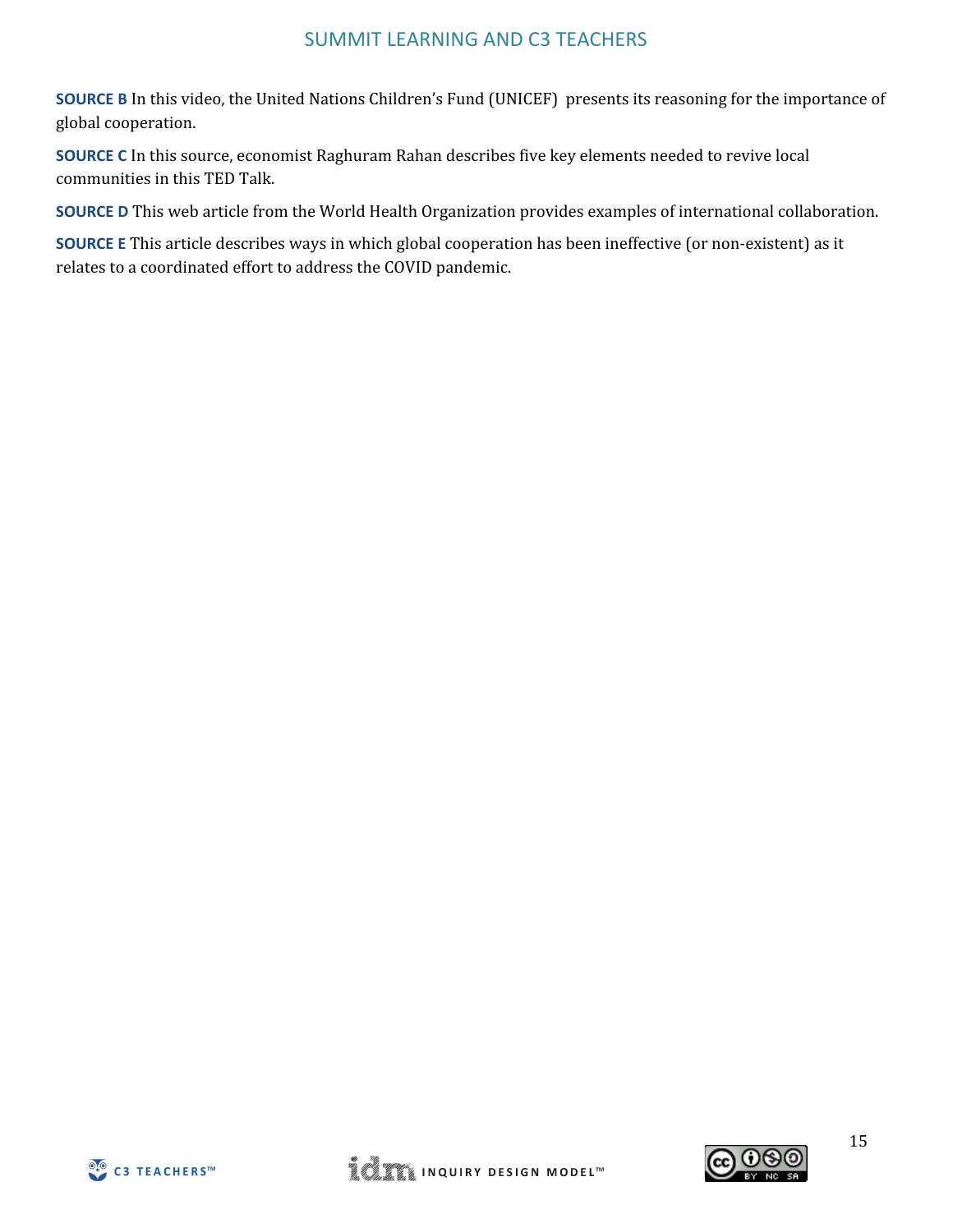| <b>Summative Performance Task</b>           |                                                                                                                                                                            |  |
|---------------------------------------------|----------------------------------------------------------------------------------------------------------------------------------------------------------------------------|--|
| <b>Compelling Question</b>                  | How can local communities solve global problems?                                                                                                                           |  |
| <b>Formative Performance</b><br><b>Task</b> | Construct an argument that addresses the compelling question using specific claims and<br>relevant evidence from contemporary sources while acknowledging competing views. |  |
| <b>Cognitive Skills</b>                     | Argumentative Claim: Students demonstrate this skill by developing a defensible<br>argument answering the inquiry.                                                         |  |
|                                             | Integration of Evidence: Students demonstrate this skill by representing evidence<br>accurately. Evidence of this skill is found in the body of the inquiry argument.      |  |

At this point in the inquiry, students have examined the meaning of global citizenship, issues shared by emerging/ developing nations and the United States, local solutions to the shared issues being used globally, as well as the importance of global cooperation. Students consider the role of the "global citizen,"and evaluate the effectiveness of global cooperation. This process allows students to consider needed elements for global cooperation, rather than presenting an uncomplicated picture of such relationships.

Students should be expected to demonstrate the breadth of their understandings and their abilities to use evidence from multiple sources to support their claims. In this task, students respond to the compelling question: *How can local communities solve global problems?* Students construct an argument that evaluates the effectiveness of global citizenship and global cooperation in sharing solutions to solve shared problems. Students' arguments could take a variety of forms, including a detailed outline, poster, or essay.

## **Argument Stems**

Students' arguments will likely vary, but could include any of the following:

- Although there may be particular things that vary from place-to-place, the ways global communities have addressed issues (e.g., poverty, water scarcity) can inform how communities address it at the local level.
- Local communities can solve global problems by taking responsibility through practicing global citizenship. They can advocate for policies that address issues faced by communities around the world.
- Modern global interconnectedness allows local communities to collaborate with people around the world, allowing local action to connect to the global stage.

**EXTENSION** To extend their arguments, students can create public service announcements (PSA) to communicate their argument and bring attention to issues in their locality that need improvement.



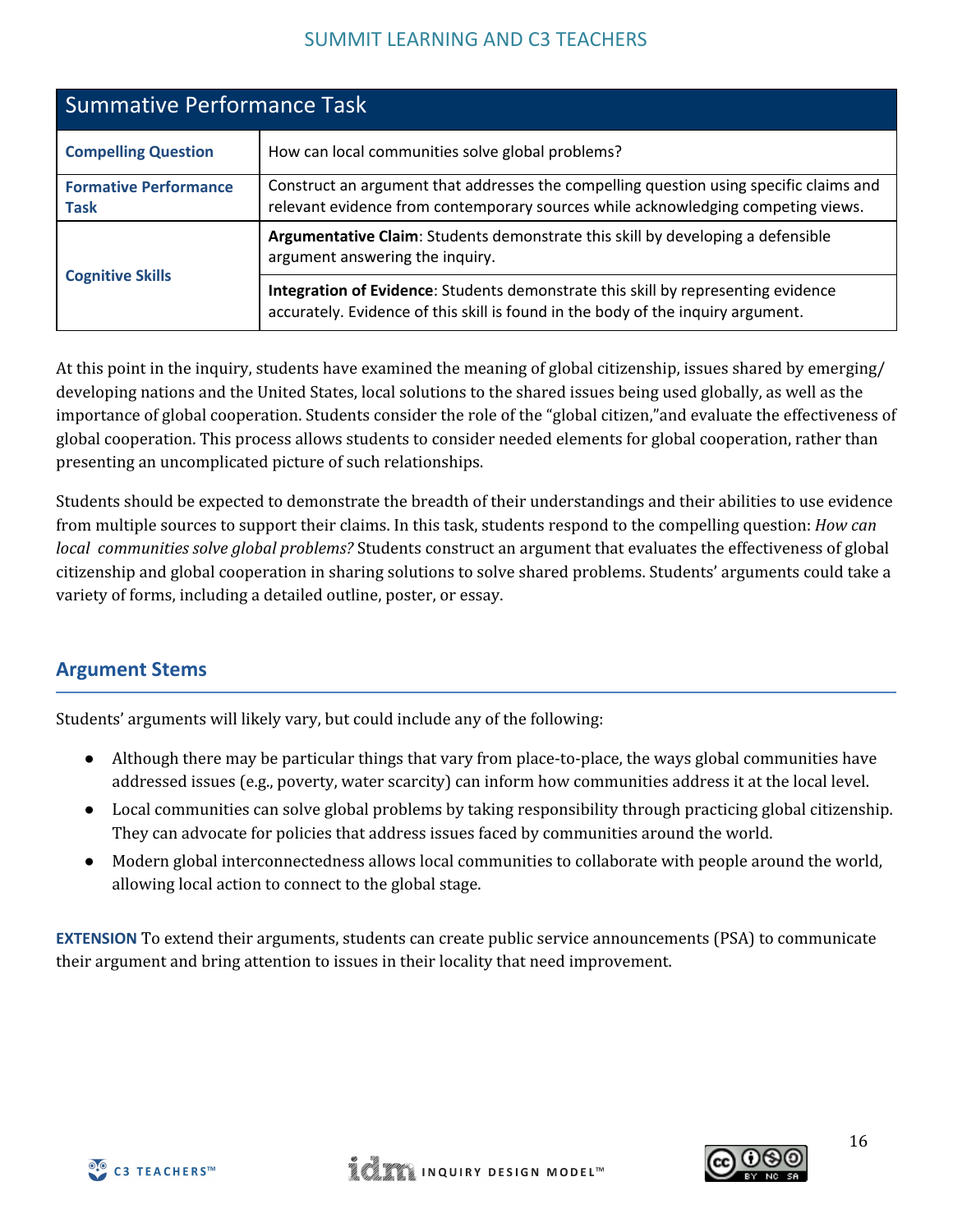| <b>Taking Informed Action</b>                                                                      |                                                                                                                                                                    |  |  |
|----------------------------------------------------------------------------------------------------|--------------------------------------------------------------------------------------------------------------------------------------------------------------------|--|--|
| <b>Action Question</b>                                                                             | How can local communities solve global problems?                                                                                                                   |  |  |
| <b>COMMUNITY:</b> Students expand understanding and cooperation with others.<br><b>Civic Theme</b> |                                                                                                                                                                    |  |  |
| <b>Action Task</b>                                                                                 | Write a letter to an elected representative of a policy (or other means) to address a<br>local concern.                                                            |  |  |
| <b>Cognitive Skills</b>                                                                            | <b>Comparing/Contrasting:</b> Students apply this skill by comparing and contrasting the<br>solution for their issues to others with similar issues and solutions. |  |  |
|                                                                                                    | <b>Evaluating Arguments:</b> Students apply this skill by evaluating competing arguments and<br>explanations in their recommendation to a stakeholder.             |  |  |

## **Structure of Taking Informed Action**

Taking informed action tasks have three steps to prepare students for informed, reasoned, and authentic action. The steps ask students to (1) *understand* the issues evident from the inquiry in a larger and/or current context; (2) *assess* the relevance and impact of the issues; and (3) *act* in ways that allow students to demonstrate agency in a real-world context.

For this inquiry, students have the opportunity to take informed action by drawing on their understanding of global citizenship and glocal concerns in order to address an issue in their community.

**UNDERSTAND** Students identify and research an issue plaguing their local community and identify possible solutions.

**ASSESS** Students evaluate the potential solutions, weighing the possible drawbacks and benefits.

**ACT** To take action, students write a letter to a representative or and advocate to lobby on behalf of a policy (or other means) to address a local concern. If needed, create or participate in a fundraiser to achieve the improvement.

**CIVIC THEME** This task reflects the civic theme of *community.* When students engage in community-building civic action, they expand understanding of others in their community (whether local or global in scope), as well as cooperate with others towards shared concerns.

## **Note about Ways to Take Informed Action**

This inquiry has a *suggested* taking informed action task. Teachers and students are encouraged to revise or adjust the task to reflect student interests, the topic/issue chosen for the task, time considerations, etc.

Taking informed action can manifest in a variety of forms and in a range of venues. They can be small actions (e.g., informed conversations) to the big (e.g., organizing a protest). For this project, students may instead express action